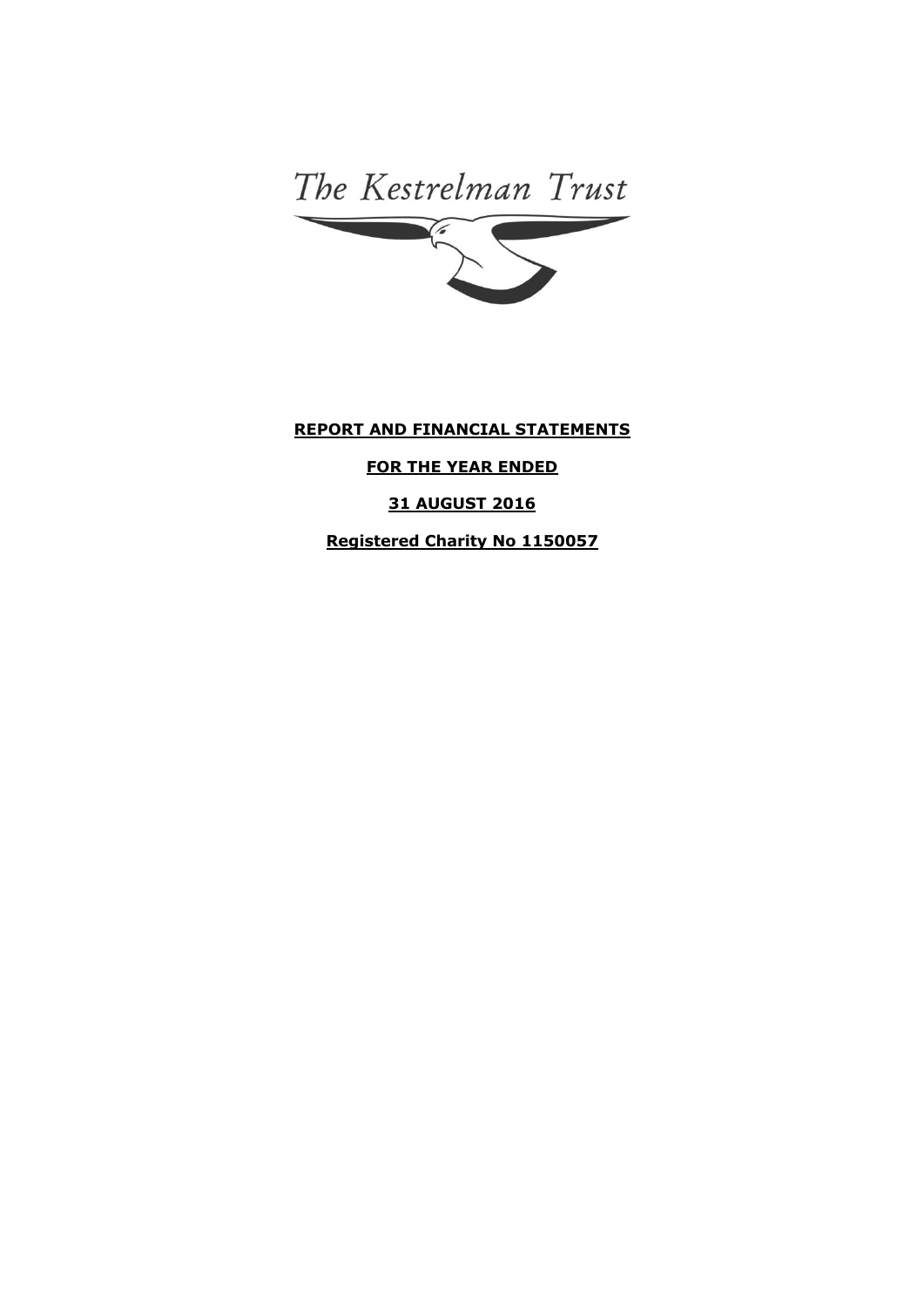# **REPORT AND FINANCIAL STATEMENTS**

## **FOR THE YEAR ENDED 31 AUGUST 2016**

## **CONTENTS**

|                                                 | Pages     |
|-------------------------------------------------|-----------|
| Administrative information and Trustees' report | $2 - 4$   |
| Independent auditor's report                    |           |
| Statement of financial activities               | 8         |
| Balance sheet                                   | 9         |
| Notes to the financial statements               | $10 - 14$ |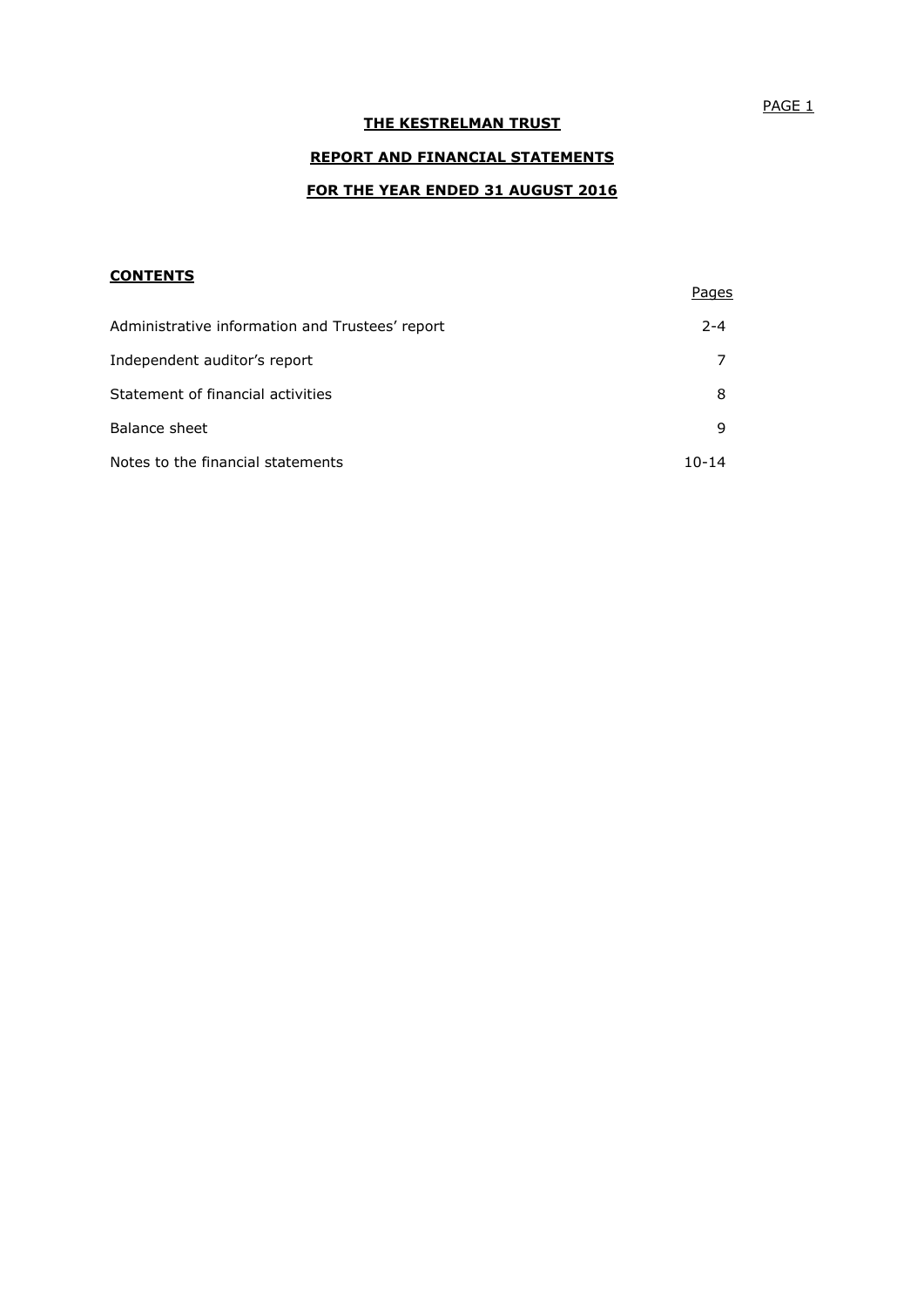### **Reference and Administrative information**

#### **Trustees**

Roger John Manser Anna Maria Marzec - Manser Tomas Jan Marzec - Manser Julian Robert Marzec – Manser

### **Chairman**

Roger Manser

### **Principal Office**

10 St Georges Yard Farnham Surrey GU9 7LW

### **Charity Number**

1150057

### **Auditors**

Holden Granat LLP, 13 Walton Park, Walton-on-Thames, Surrey KT12 3ET

### **Solicitors**

DMH Stallard, 1st Floor Wonersh House, The Guildway, Old Portsmouth Road, Guildford, Surrey GU3 1LR

### **Investment Managers**

Raymond James Investment Services Ltd, 77 Cornhill, London EC3V 3QQ Grierson Dickens Ltd, 10 Georges Yard, Farnham, Surrey GU97LW

### **Administrators and Financial Advisers**

Grierson Dickens Ltd, 10 Georges Yard, Farnham, Surrey GU97LW

### **Report of the Trustees for the year ended 31 August 2016**

The Trustees present their report along with the financial statements of the Charity for the year ended 31 August 2016. The financial statements have been prepared in accordance with the Deed of Trust and the recommendations of the Statement of Recommended Practice applicable to charities preparing their accounts in accordance with the Financial Reporting Standard applicable in the UK and Republic of Ireland (FRS 102) (effective 1 January 2015).

### **Structure, governance and management**

The Trust is an unincorporated Trust, constituted under a Trust Deed dated 20 November 2012 and is a registered charity, number 1150057. The Trust was established by the settlor, Roger Manser.

The power of appointing new Trustees of the Charity is vested in the existing Trustees. The minimum number of Trustees is three individuals.

When appointing new Trustees, the existing Trustees will give consideration to the Trust's purpose and aims to ensure they appoint individuals who understand the duties and responsibilities expected of them, and will act in the best interests of the Trust.

All of the current Trustees have received a copy of the Trust's governing documents and have reviewed the Charity Commission guidance, 'Responsibilities of Charity Trustees'. It is expected that all Trustees appointed in the future will be provided with a similar induction pack which will also include details of accounting records and meeting minutes .

The Trustees consider their combined skill set is sufficient to ensure the efficient performance of the charity at this time and feel that, given the size and nature of the Trust, a formal programme of training is not currently necessary, but they will continue to monitor the situation and provide suitable training where circumstances require.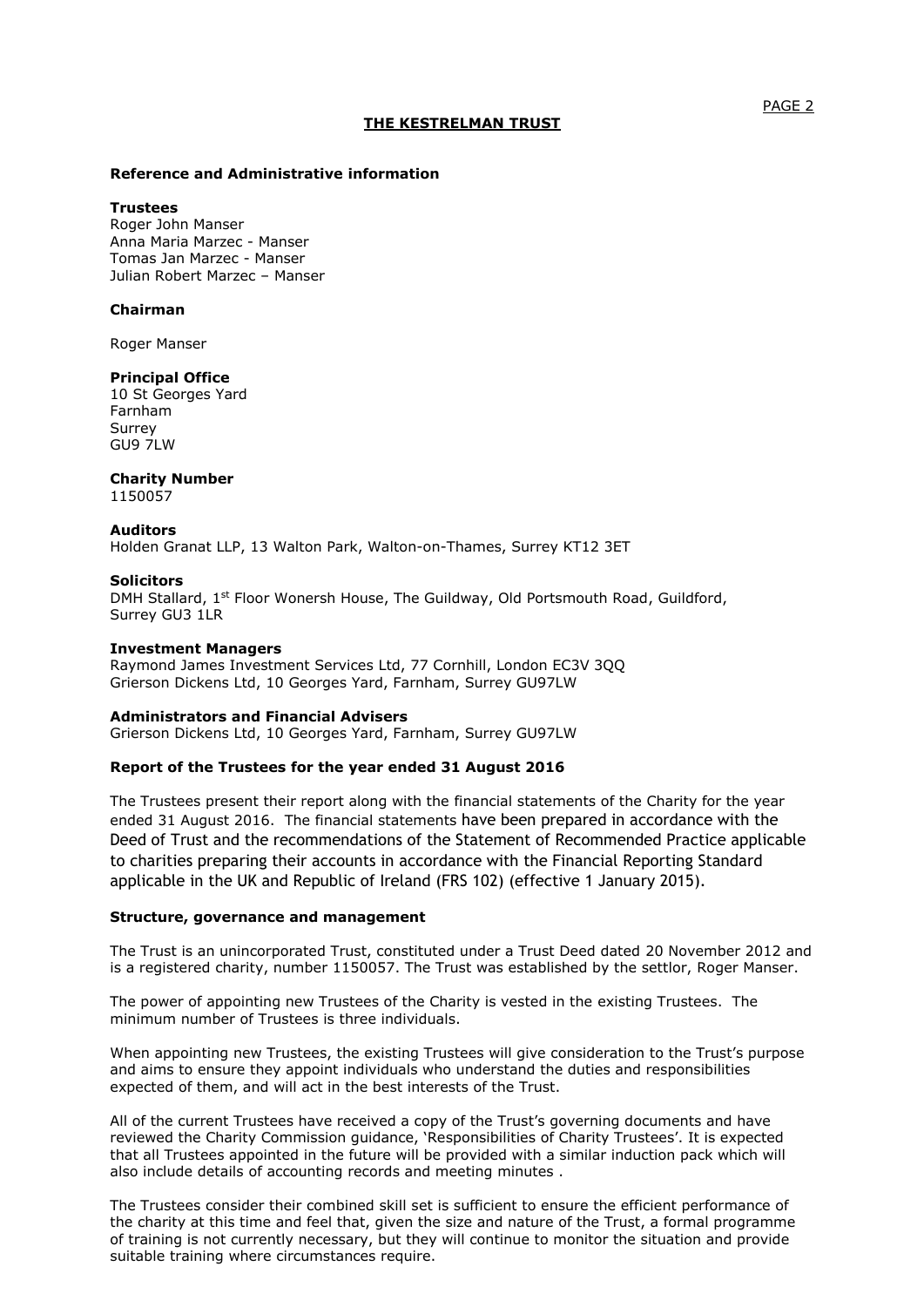#### **Report of the Trustees for the year ended 31 August 2016 - continued**

The Trustees are required to hold at least two meetings a year. A quorum at a meeting of the Trustees is the greater of one third of those present or two Trustees. Decisions are made on a majority of votes cast at a meeting or by a resolution signed by the Trustees. Every Trustee has one vote at the meeting except the chairman who has a second or casting vote.

The powers of the Trustees are set out under the Trust Deed. Nothing in the Trust Deed restricts or excludes the exercise by the Trustees of the powers given by the Trustee Act 2000 as regards investment, the acquisition or disposal of land and the employment of agents, nominees and custodians.

All decisions relating to the Charity are taken by the Trustees.

### **Objectives and activities**

The objects of the Charity are for the Trustees to apply on an international basis the income and capital of the Trust for the following charitable purposes as they shall see fit:

Environment Social Inclusion Education & the Arts Relief for Refugees & those in need

The Trustees will pursue these objectives by the awarding of grants to appropriate organisations operating within the above areas and the subsequent monitoring of the impact the grants have made.

#### **Risk management**

The Trustees have considered the major risks to which the Charity is exposed. They have reviewed the risks and established systems and procedures to manage those risks.

The Trustees consider being able to hold adequate funds to meet current and future liabilities (i.e. grants) as constituting the Charity's major risk. The Trustees consider that they hold adequate funds to meet current liabilities. They have reviewed their procedures for the assessment of risk management and consider that they have proper procedures in place.

#### **Achievements and performance**

In the year to August 2016, the Trust approved grants of around £465,000. Whilst this was slightly higher than in the previous three years, it remained within the desired range.

As last year, our priority for grant giving is to the environmental sector – broadly defined – in the UK and elsewhere. Our interest remains primarily in supporting the sustainable use of resources in socially equitable ways. Other areas of major interest are in fair and sustainable economic growth/managed degrowth, the social inclusion of marginalised communities and in providing opportunities and vocational training to disadvantaged individuals and groups.

By and large within all sectors to which we donate, decisions on the level and direction of grants relate to the Trustees' personal interests. Only rarely are external applications accepted. However, all projects of whatever provenance are assessed prior to approval, with the expectation that grantees will provide regular reports. Moreover, for reference purposes, we continue to segregate grants into what we have called "strategic" and "sticking plaster" to distinguish and maintain a balance between both function and time-scale. Whilst strategic projects have been strongly favoured in the past, there was a finer balance this year between these two areas. Going forward, we will focus on making lasting differences to peoples' lives, favouring the strategic classification.

Over the reporting period, the number of recipients remained higher than we would like with around 35 separate beneficiaries. This includes those charities who received more than one grant in the 12 months. In value terms, support for the environment represented just under fortypercent of the total, social inclusion and relief for refugees and those in need represented around a quarter each, and the remainder going towards education & the arts.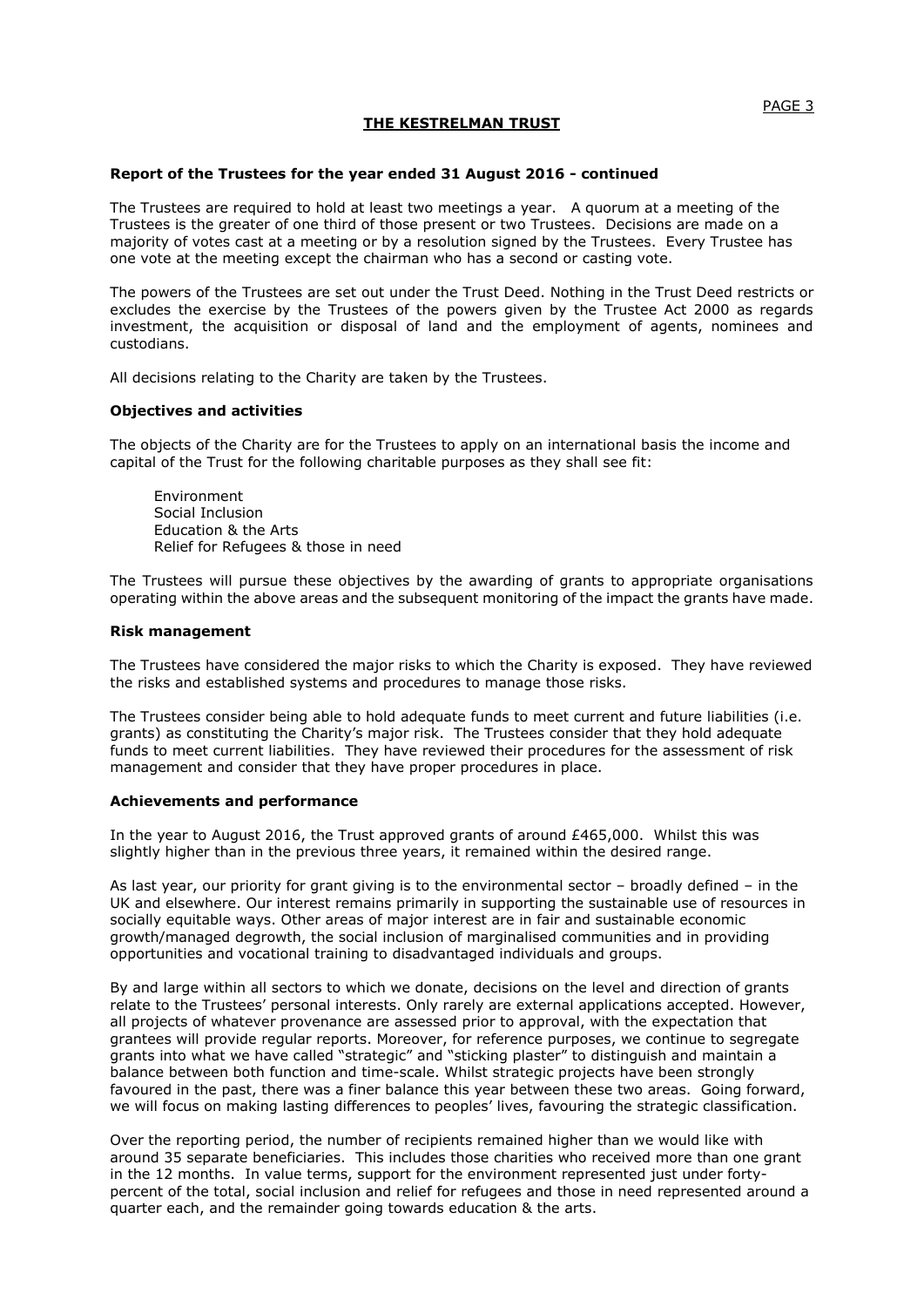### **Report of the Trustees for the year ended 31 August 2016 - continued**

### **Achievements and performance (continued)**

Close to home we continued to support the restoration work at Wiltons' Music Hall in Shadwell, London. We also shared the vision of Greater London National Park (GLNP), which is looking to ensure there are sufficient wild and natural spaces throughout the city, and that its existing open green spaces remain so. Similarly, we contributed to London Wildlife Trust's Wild London Future Fund who are protecting London's wildlife and nature reserves now and for future generations.

Two other groups with a more local presence were Time and Talents, who run targeted community projects for those in the need including the elderly and disabled, and Bede House, both organisations with the objective of creating a strong, resilient, happy, and supportive community.

In Penzance, we continued to fund the salary of a YMCA outreach worker, who is providing invaluable assistance to troubled youngsters in an area that is blighted by homelessness, crime and drugs, perhaps as a consequence of the seasonality of employment.

Also within the UK, we contributed to the work of Crisis and in particular its Skylight project for training homeless people and young offenders in order to help them start rebuilding their lives. St Mungo's, who also operate in this field, are another organisation which we continue to fund.

Another of the Trust's priorities is to fund innovative and 'challenger' groups such as the New Economics Foundation.

More generally in the environmental sector, the Trust is working with charities to support renewable energy, wildlife conservation and assist both in the mitigation and adaption to global climate change. Groups supported in this area included Platform (London), John Muir Trust, Green Alliance, Client Earth and the Marine Conservation Society.

Overseas, the Trust supported Afrikids in their work to empower girls with a voice and to give them choice and control over their own bodies by teaching them about sexual and reproductive health and rights (SRHR). The Trust again supported Temwa, a charity operating in remote, rural areas of Northern Malawi with a focus on solving issues related to food shortages, the availability of basic education and infrastructural issues including access to healthcare, transport facilities and controlling deforestation which leads to flooding and displacement.

The Trust supported some more mainstream charities, such as Medicins Sans Frontieres, the RNLI and Mountain Rescue England & Wales, as well as some more niche areas. For example, we have continued our funding of a project to publish a map of informal communal taxi routes in Mozambique's capital to formalize their role in commuting (vis a vis the private car).

The Trustees have longstanding connections with Poland and have provided funds to Otwarta Rzeszpospolita, a well-established human rights group. Other Polish projects included Red Nose, which sent clowns into children's wards in several of Warsaw's hospitals as well as the restoration of a number of organ pipes in the Franciscan Church of the Holy Trinity in Gdansk.

In the year 2015-16, the Trust saw an increase in the number of grants made. Going forward, the intention is to reverse this trend, and give larger sums to fewer beneficiaries. Whilst the Trustees are interested in all grants being of a meaningful size, the trustees are aware that charities can be destabilised by inflows which are considerably larger than those which they may have been accustomed to. We plan to maintain our focus on strategic giving in the environmental social inclusion/justice and sustainable economic development areas.

### **Financial review**

The Statement of Financial Activities for the year shows net outgoing resources of £107,526, (2015 £246,713).

The Trustees are happy with progress to date  $-$  it is anticipated that the current funding will be sufficient to meet the future objectives and activities of the charity.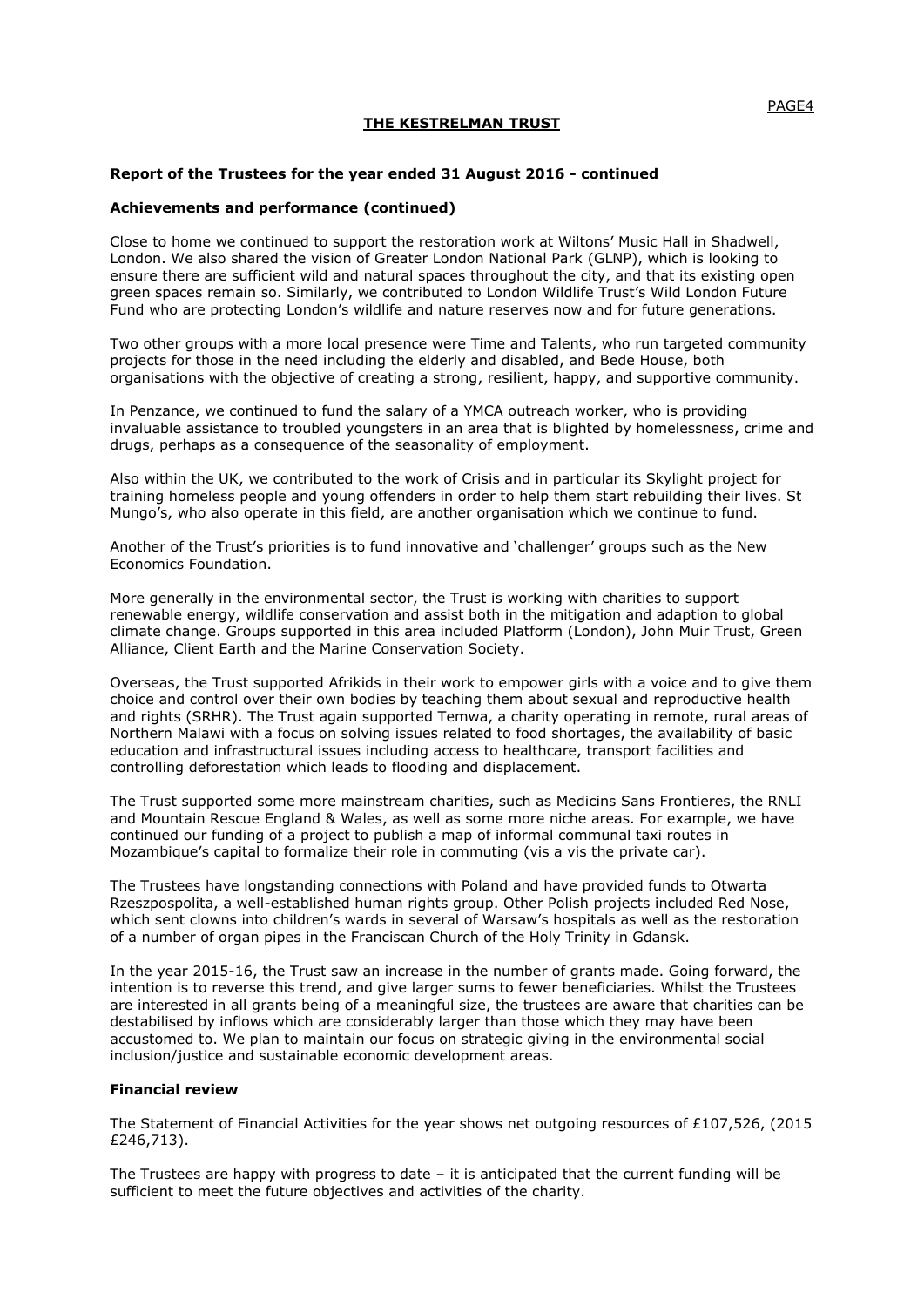### **Report of the Trustees for the year ended 31 August 2016 - continued**

### **Investment policy and performance**

The financial objective of the Trust is to maintain two years' worth of anticipated grants in cash or near cash assets (known as "Cash") and for the remainder (known as "the Investments") to be exposed to investment risk with the aim of achieving income or gains in excess of rates available from instant access cash deposit accounts plus 2%. This investment benchmark will be reviewed on an annual basis.

### **Reserves policy**

The Trustees aim to distribute both the entire capital and the income arising therefrom over a period of ten years from outset. The intention is to distribute between £300k and £500k per annum but this will vary from year to year depending on grant making opportunities and investment returns.

It is the intention of the Trustees to manage the capital of the trust so as to provide continuing income and capital growth in the short and medium terms which, when combined with capital reduction, will enable the Trustees to achieve the above objectives.

The level of free reserves at 31 August 2016 was £3,017,822, which the Trustees consider to be satisfactory to meet anticipated annual grants and donations.

### **Plans for future years**

Over the next four to five years, the Trust has pledged to divest from fossil fuels and instead invest in solutions such as clean technology and energy efficiency, within the framework of Divest Invest Europe. Although existing investments in oil, gas and coal were already very low, the Trust's exposure to these areas continues to fall, as monitored by our financial advisers. Generally, the way the Trust has and will invest is consistent with its charitable objects.

For the coming year we will continue to support a range of schemes including Client Earth, a nonprofit law organisation who work to protect the environment through advocacy, litigation and science. We intend to continue our support for refugees, ex-offenders, the local community and movements working towards sustainable international economic development and fair and free trade.

### **Public benefit**

The principles of public benefit, as defined by the Charity Commission, have been noted by Trustees. The Trustees confirm having given regard to the Charity Commission's guidance and state their belief that the aims of the Trust are to provide identifiable benefits to the public.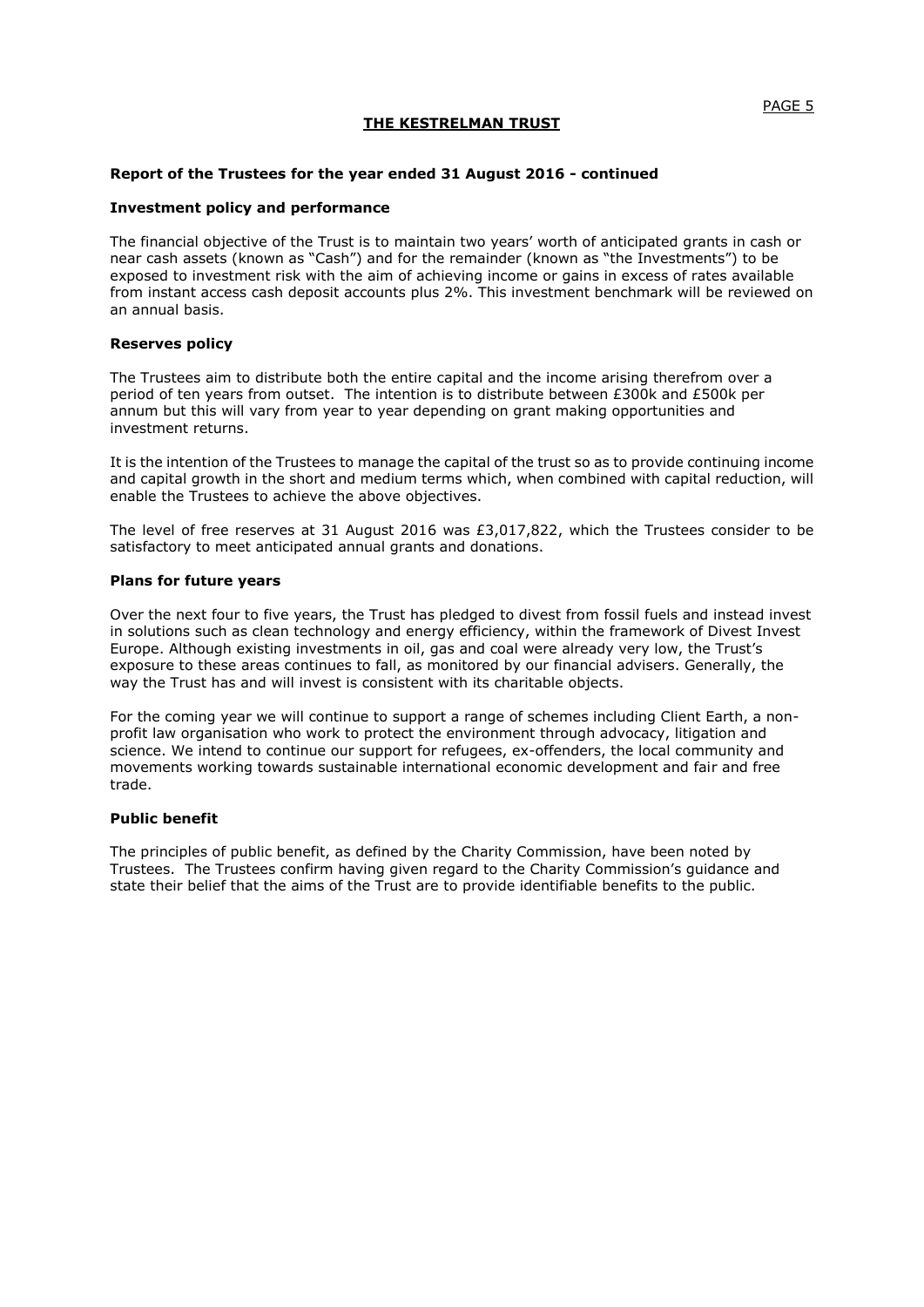### **Report of the Trustees for the year ended 31 August 2016 - continued**

### **Trustees' responsibilities in relation to the financial statements**

The Trustees are responsible for preparing the Trustees' Report and the accounts in accordance with applicable law and United Kingdom Accounting Standards (United Kingdom Generally Accepted Accounting Practice).

The law applicable to Charities in England and Wales requires the Trustees to prepare financial statements for each financial year in accordance with United Kingdom Generally Accepted Accounting Practice (United Kingdom Accounting Standards and applicable regulations). Under that law the trustees must not approve the financial statements unless they are satisfied that they give a true and fair view of the state of affairs of the charity and of the incoming resources and application of resources of the charity for that year.

The Trustees are responsible for preparing the Trustees' Report and the accounts In preparing these financial statements, the trustees are required to:

- Select suitable accounting policies and then apply them consistently;
- Observe the methods and principles in the Charities SORP;
- Make judgments and estimates that are reasonable and prudent;
- State whether applicable accounting standards have been followed, subject to any departures disclosed and explained in the financial statements; and
- Prepare the financial statements on the going concern basis unless it is inappropriate to presume that the Charity will continue in operation.

The Trustees are responsible for keeping accounting records which disclose with reasonable accuracy the financial position of the Charity and which enable them to ensure that the financial statements comply with the Charities Act 2011, the Charity (Accounts and Reports) Regulations and the provisions of the Trust Deed. The Trustees are responsible for safeguarding the assets of the Charity and hence for taking reasonable steps for the prevention and detection of fraud and other irregularities.

The Trustees Report was approved on 2017 and signed on their behalf by:

R Manser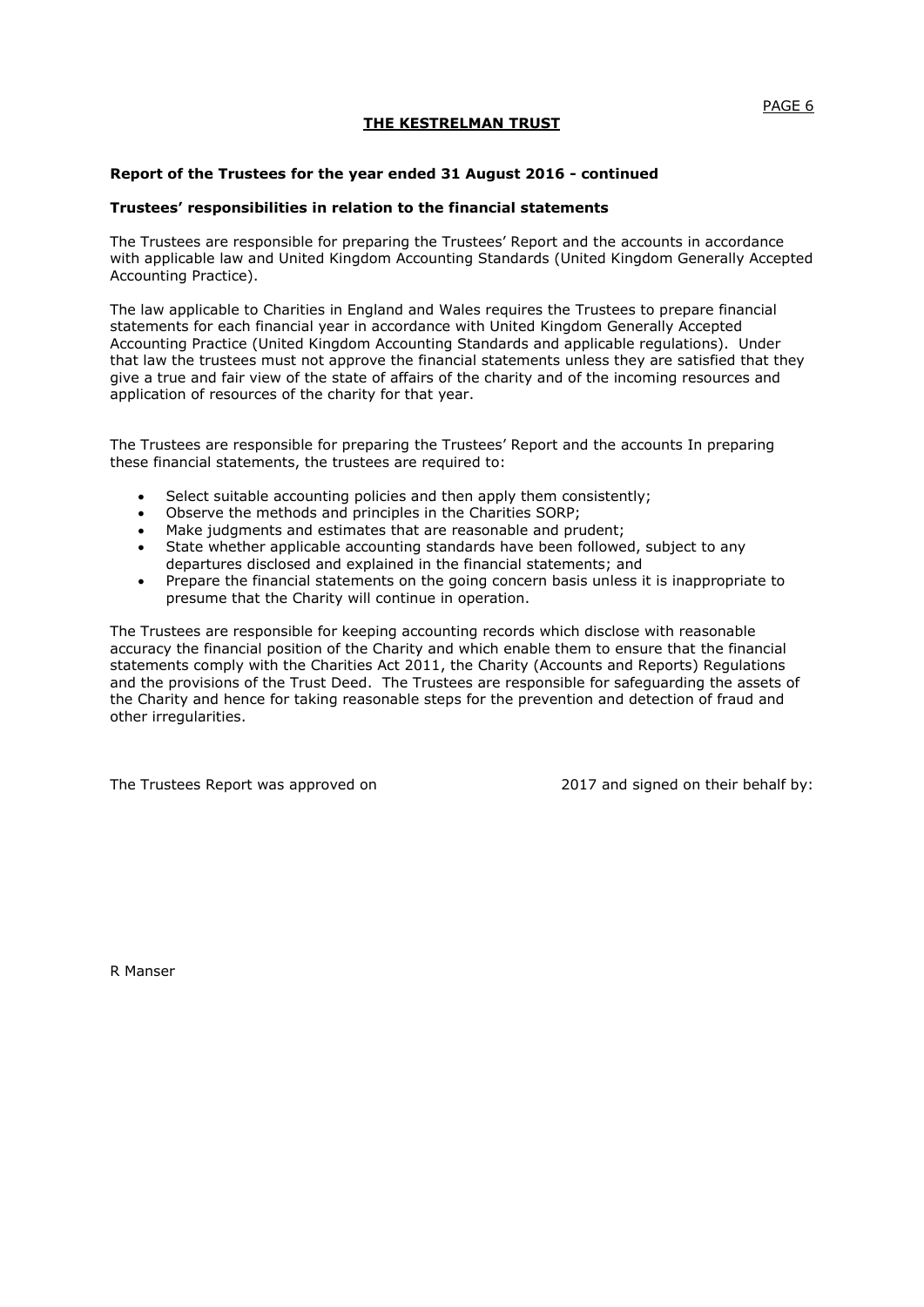## **INDEPENDENT EXAMINER'S REPORT TO THE TRUSTEES OF**

## **THE KESTRELMAN TRUST**

I report on the accounts of The Kestrelman Trust for the year ended 31 August 2016, which comprise the Statement of Financial Activities, the Balance Sheet, and the related notes 1 to 11.

## **Respective responsibilities of trustees and examiner**

As the charity's trustees you are responsible for the preparation of the accounts. You consider that an audit is not required for this year under section 144 of the Charities Act 2011 (the 2011 Act) and that an independent examination is needed.

It is my responsibility to examine the accounts under section 145 of the 2011 Act, follow the procedures laid down in the general Directions given by the Charity Commission under section 145(5) of the 2011 Act, and state whether particular matters have come to my attention.

## **Basis of independent examiner's report**

My examination was carried out in accordance with the general Directions given by the Charity Commission. An examination includes a review of the accounting records kept by the charity and a comparison of the accounts presented with those records. It also includes consideration of any unusual items or disclosures in the accounts, and seeking explanations from you as trustees concerning any such matters. The procedures undertaken do not provide all the evidence that would be required in an audit and consequently no opinion is given as to whether the accounts present a 'true and fair view' and the report is limited to those matters set out in the statement below.

## **Independent examiner's statement**

In connection with my examination, no matter has come to my attention:

- (1) which gives me reasonable cause to believe that in any material respect the requirements:
	- to keep accounting records in accordance with section 130 of the 2011 Act; and
	- to prepare accounts which accord with the accounting records and comply with the accounting requirements of the 2011 Act have not been met; or
- (2) to which, in my opinion, attention should be drawn in order to enable a proper understanding of the accounts to be reached.

**J E Granat ACA Holden Granat LLP 13 Walton Park Chartered Accountants Walton-on-Thames**

**Surrey KT12 3ET**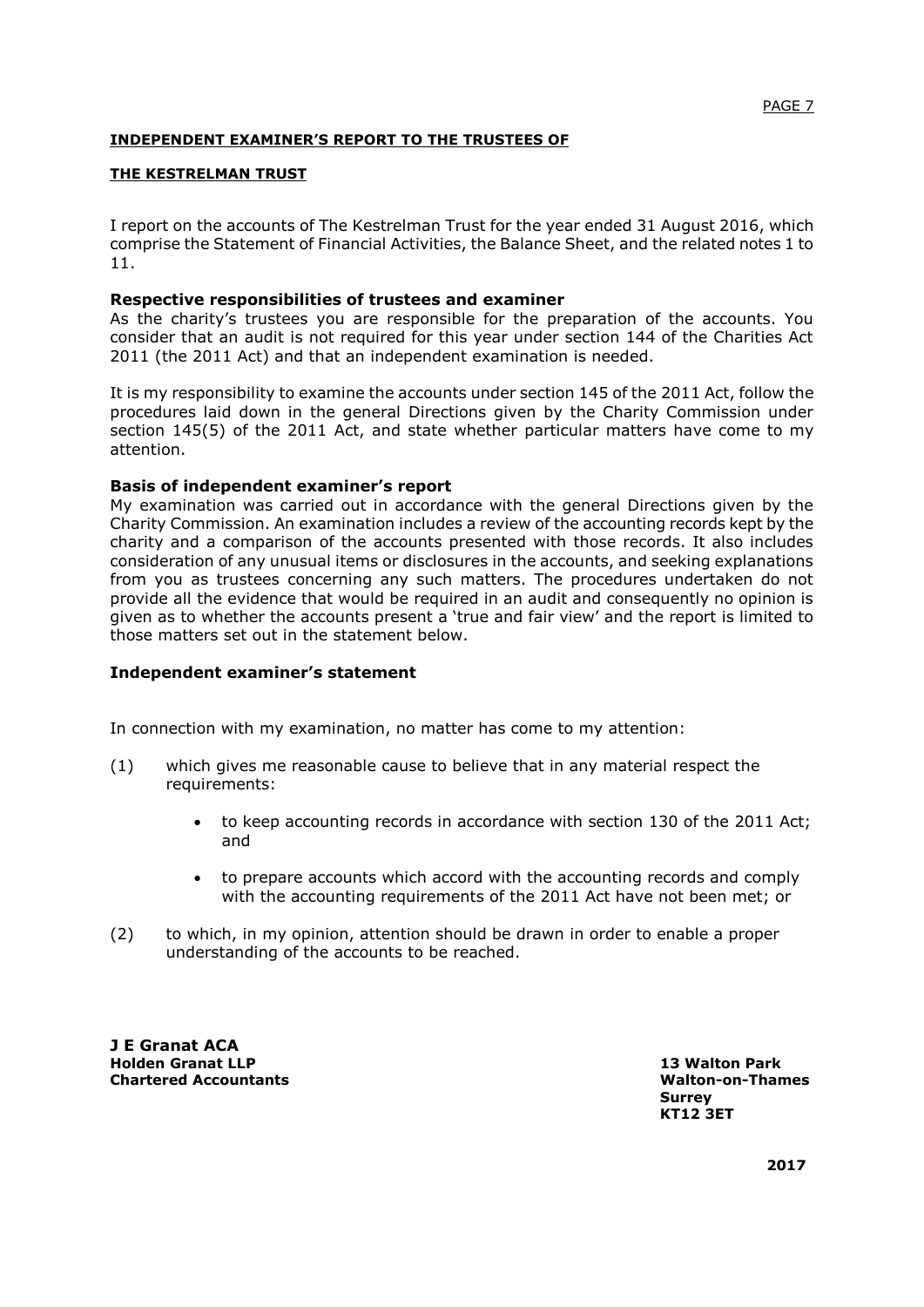## **STATEMENT OF FINANCIAL ACTIVITIES**

## **FOR THE YEAR ENDED 31 AUGUST 2016**

|                                                                                            | <b>Notes</b>   | <b>Unrestricted</b><br><b>Funds</b><br>2016<br>£ | <b>Unrestricted</b><br><b>Funds</b><br>2015<br>£ |
|--------------------------------------------------------------------------------------------|----------------|--------------------------------------------------|--------------------------------------------------|
| <b>Income</b>                                                                              |                |                                                  |                                                  |
| Investment income                                                                          | $\overline{2}$ | 68,695                                           | 71,806                                           |
| <b>Total income</b>                                                                        |                | 68,695                                           | 71,806                                           |
| <b>Expenditure</b>                                                                         |                |                                                  |                                                  |
| Cost of raising funds:<br>Investment management fees                                       |                | 18,443                                           | 18,334                                           |
| Expenditure on charitable activities                                                       | 4              | 487,818                                          | 362,918                                          |
| Total expenditure                                                                          |                | 506,261                                          | 391,252                                          |
| Net income/expenditure and net movement<br>in funds before gains and losses on investments |                | (437, 566)                                       | (309, 446)                                       |
| <b>Gains on investment assets</b>                                                          | 6              | 330,040                                          | 62,733                                           |
| Net movement in funds                                                                      |                | (107, 526)                                       | (246, 713)                                       |
| Fund balances at 1 September 2015                                                          |                | 3,125,348                                        | 3,372,061                                        |
| Fund balances at 31 August 2016                                                            |                | 3,017,822                                        | 3,125,348                                        |

The notes on pages 10 to 14 form part of these financial statements.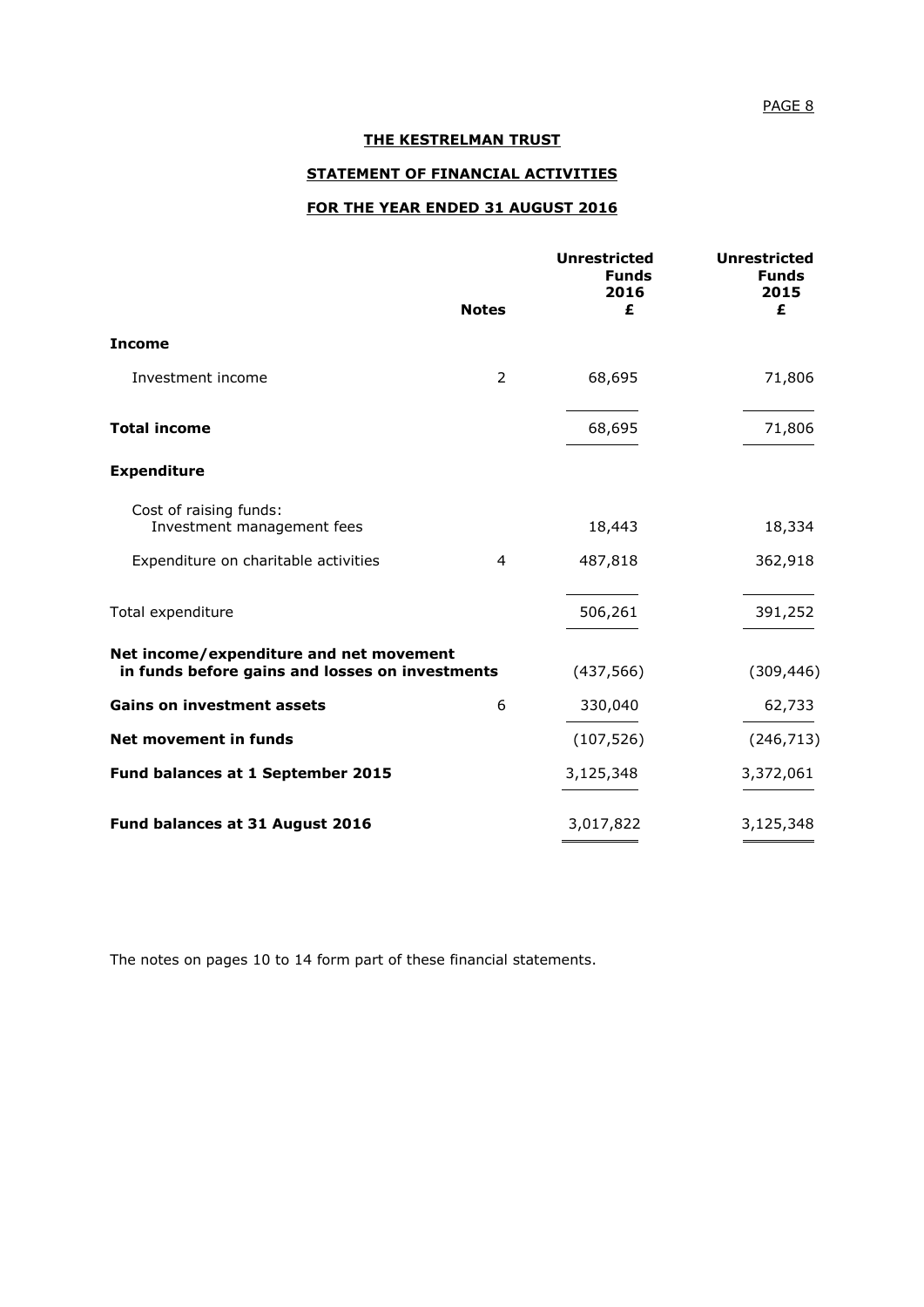## PAGE 9

## **THE KESTRELMAN TRUST**

## **BALANCE SHEET**

## **AS AT 31 AUGUST 2016**

|                                                            | <b>Notes</b> | 2016<br>£        | 2015<br>£        |
|------------------------------------------------------------|--------------|------------------|------------------|
| <b>Fixed Assets</b><br>Investments                         | 6            | 2,640,386        | 2,381,616        |
| <b>Current Assets:</b>                                     |              |                  |                  |
| <b>Debtors</b><br>Cash held                                | 7            | 4,111<br>407,983 | 4,895<br>845,816 |
|                                                            |              | 412,094          | 850,711          |
| <b>Current Liabilities:</b><br>Amounts due within one year | 8            | 34,658           | 106,979          |
| <b>Net current assets</b>                                  |              | 377,436          | 743,732          |
|                                                            |              |                  |                  |
| <b>Total assets less current liabilities</b>               |              | 3,017,822        | 3,125,348        |
| <b>Represented by:</b>                                     |              |                  |                  |
| Unrestricted Trust Fund                                    | 9            | 3,017,822        | 3,125,348        |

The notes on pages 10 to 14 form part of these financial statements.

Approved by the Trustees on 2017

R Manser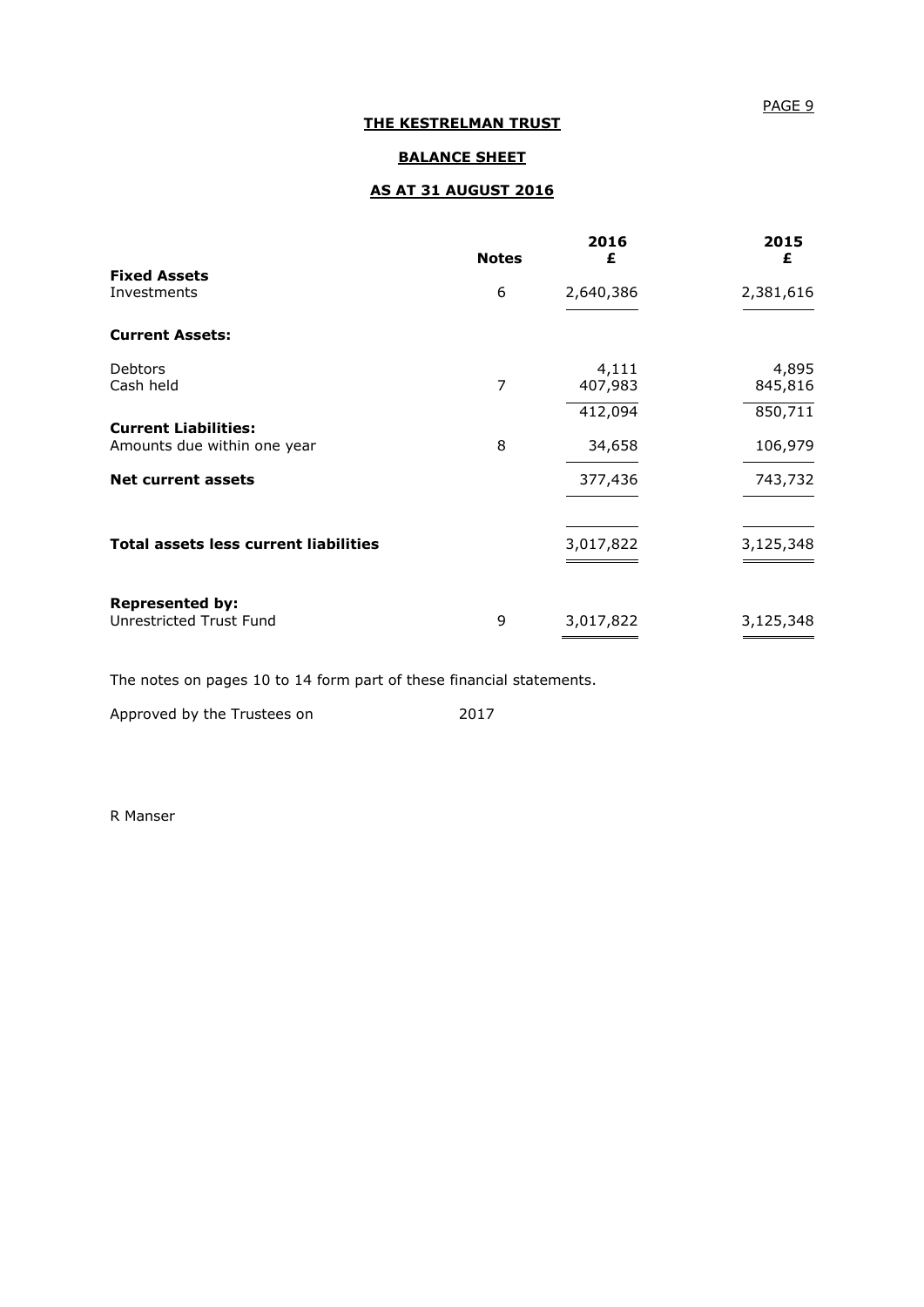### **NOTES TO THE FINANCIAL STATEMENTS**

### **FOR THE YEAR ENDED 31 AUGUST 2016**

### 1. **ACCOUNTING POLICIES**

The principal accounting policies are summarised below.

### **Basis of preparation**

The accounts have been prepared in accordance with The Financial Reporting Standard applicable in the UK and Republic of Ireland ("FRS 102") including Section 1A, and with the Statement of Recommended Practice applicable to charities preparing their financial statements in accordance with FRS 102 issued in 2014 and revised in 2016. The financial statements are also prepared in accordance with the Charities Act 2011.

The charity is a public benefit entity as defined by FRS 102.

 These financial statements are the first annual financial statements of the charity prepared in accordance with FRS 102 as applied in the context of the small entities regime. The first date at which FRS 102 was applied was 1 September 2014 and in accordance with FRS 102 the charity has:

provided comparative information;

- applied the same accounting policies throughout all periods presented;
- retrospectively applied FRS 102 as required; and

 applied certain optional exemptions and mandatory exceptions as applicable for first time adopters of FRS 102.

 The transition to FRS 102 has resulted in no material changes in accounting policies or material adjustments to income and expenditure or equity of the charity as previously reported.

### **Exemption**

 The charity has taken advantage of the following disclosure exemption in preparing these financial statements, as permitted by the FRS 102.

• the requirements of Section 7 Statement of Cash Flows.

### **Funds structure**

The funds held are unrestricted funds which are available for use at the discretion of the Trustees in furtherance of the general objectives of the trust and which have not been designated for other purposes.

### **Going concern**

The trustees are confident that the charity will continue to be a going concern and the financial statements have been prepared on this basis.

### **Incoming resources**

All incoming resources are included in the Statement of Financial Activities when the trust is legally entitled to the income and the amount can be quantified with reasonable accuracy.

Income tax recoverable in relation to investment income is recognised at the time the investment income is receivable.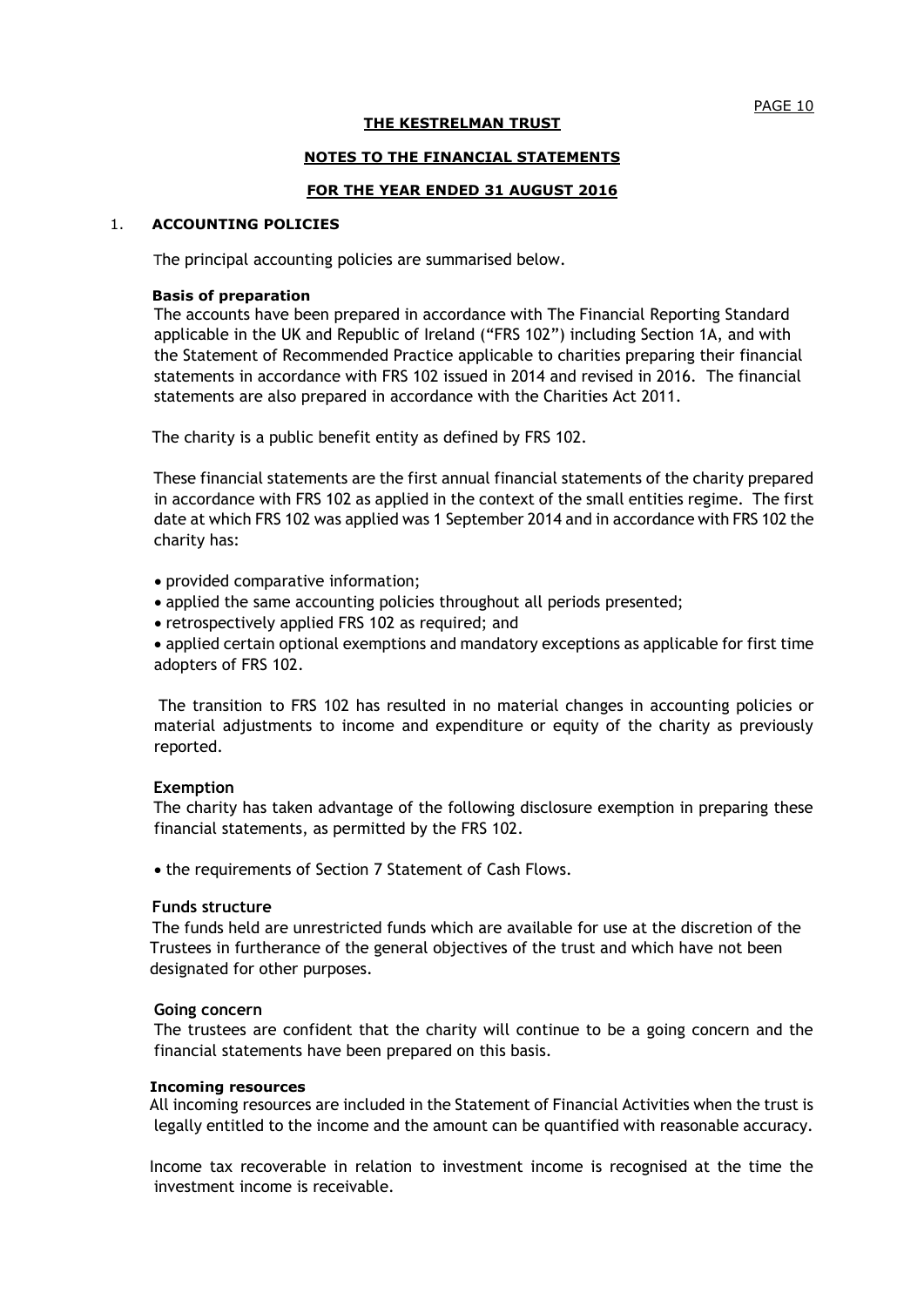### **NOTES TO THE FINANCIAL STATEMENTS - continued**

### **FOR THE YEAR ENDED 31 AUGUST 2016**

#### **Resources expended**

All expenditure is accounted for on an accruals basis and has been included under expense categories that aggregate all costs for allocation to activities. Where costs cannot be directly attributed to particular activities they have been allocated on a basis consistent with the use of the resources.

### **Investments**

Investments are stated at market value at balance sheet date. Realised gains and losses on investments, calculated on the difference between the sale proceeds and their cost are credited or charged to the Statement of Financial Activities (SOFA) in the year of gains or losses.

Unquoted investments are valued initially at cost and subsequently at fair value.

Unrealised gains and losses representing the movement in the market values during the year are credited or charged to the SOFA in the year of gains or losses.

### **Liabilities**

Liabilities are recognised on the balance sheet as soon as a constructive obligation resulting from a past event can be reliably measured. Current liabilities represent those liabilities which are expected to be settled within the next 12 months from the balance sheet date.

### **Financial instruments**

The Trust only has financial assets and liabilities of the kind that qualify as basic financial instruments. Basic financial instruments are initially recognized at transaction value and subsequently measured at their settlement value.

## **2 Legal status of the trust**

The Charity is governed by a trust deed dated 20 November 2012 and is constituted as a charitable trust.

## **3. INVESTMENT INCOME**

|    |                                             | 2016<br>£ | 2015<br>£ |
|----|---------------------------------------------|-----------|-----------|
|    | Interest on cash deposits                   | 12,764    | 12,726    |
|    | Dividends and other interest receivable     | 55,931    | 59,080    |
|    |                                             | 68,695    | 71,806    |
|    |                                             |           |           |
| 4. | <b>EXPENDITURE ON CHARITABLE ACTIVITIES</b> |           |           |
|    |                                             | 2016      | 2015      |
|    |                                             | £         | £         |
|    | Independent Examination                     | 1,400     | 1,000     |
|    | Grants (note 5)                             | 464,941   | 339,959   |
|    | Support costs:                              |           |           |
|    | - Administration                            | 18,327    | 19,628    |
|    | - Accountancy fees                          | 3,150     | 2,250     |
|    | - Bank charges                              |           | 81        |
|    |                                             | 487,818   | 362,918   |
|    |                                             |           |           |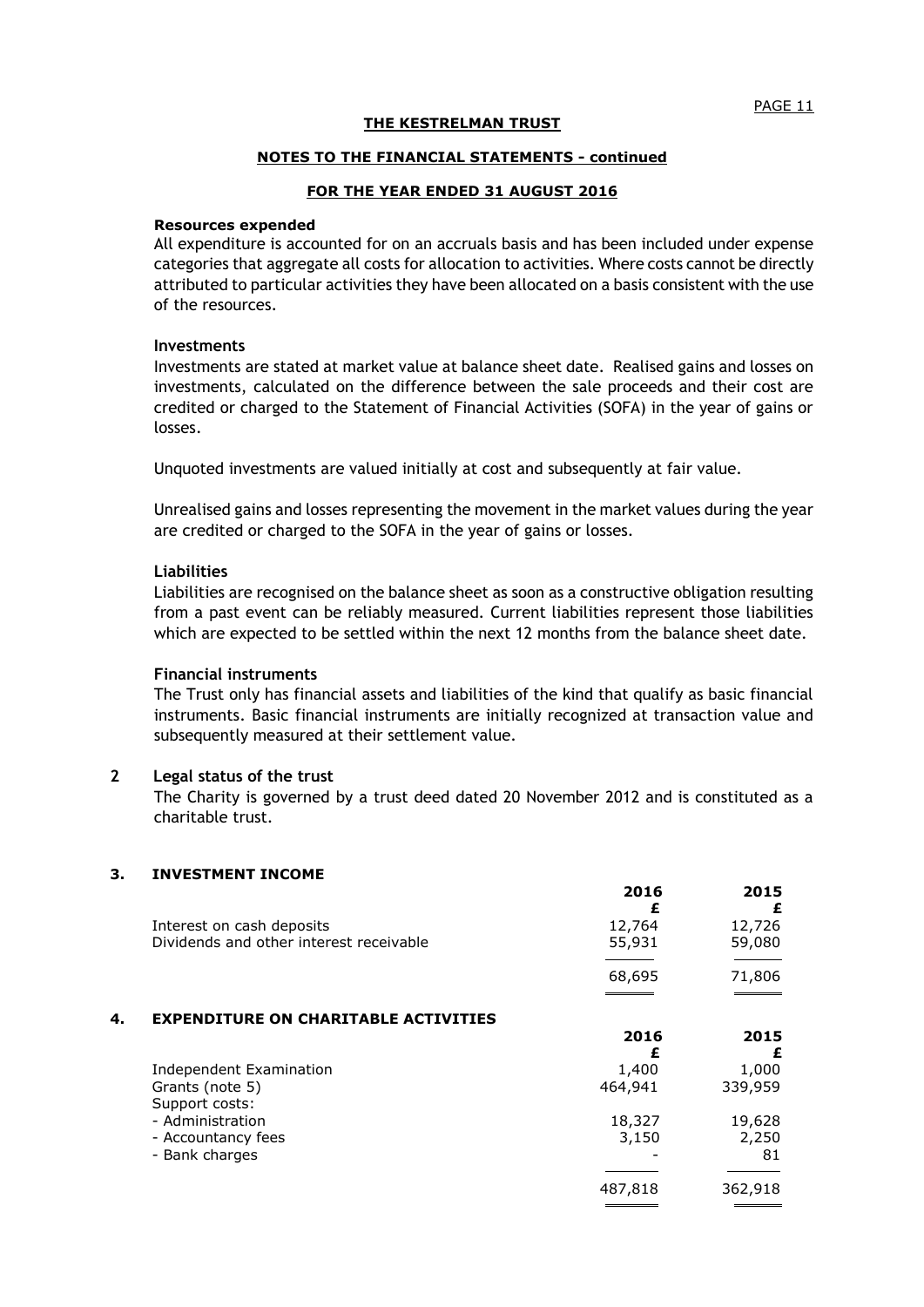## **NOTES TO THE FINANCIAL STATEMENTS - continued**

## **FOR THE YEAR ENDED 31 AUGUST 2016**

## 5. **GRANTS PAYABLE**

|                                                                                                       | 2016                                         | 2015                                       |
|-------------------------------------------------------------------------------------------------------|----------------------------------------------|--------------------------------------------|
| At 1 September 2015, approved grants unpaid<br>Grants approved in the year<br>Grants paid in the year | £<br>99,400<br>464,941<br>(544,341)          | £<br>70,000<br>339,959<br>(310, 599)       |
| At 31 August 2016, approved grants unpaid                                                             | 20,000                                       | 99,400                                     |
| Grants falling due for payment within one year<br>Grants falling due for payment after one year       | 20,000                                       | 99,400                                     |
|                                                                                                       |                                              | 99,400                                     |
| Analysis of grants payable                                                                            |                                              |                                            |
| Grants to institutions                                                                                | £<br>464,941                                 | £<br>339,959                               |
| Analysis of grants payable by activity                                                                |                                              |                                            |
| Environment<br>Social Inclusion<br>Education & the Arts<br>Relief for Refugees & those in need        | £<br>172,192<br>120,611<br>60,319<br>111,819 | £<br>48,009<br>211,500<br>30,000<br>50,450 |
|                                                                                                       | 464,941                                      | 339,959                                    |

Included within Social Inclusion are grants of £43,900 made to the Network for Social Change.

## 6. **INVESTMENTS**

|                                                                                                                                    | 2016<br>£                                    | 2015<br>£                                    |
|------------------------------------------------------------------------------------------------------------------------------------|----------------------------------------------|----------------------------------------------|
| Listed investments at market value<br>Unlisted investments at fair value                                                           | 2,620,386<br>20,000                          | 2,361,616<br>20,000                          |
|                                                                                                                                    | 2,640,386                                    | 2,381,616                                    |
| Listed investments at market value                                                                                                 | 2016                                         | 2015                                         |
|                                                                                                                                    | £                                            | £                                            |
| Market value at 1 September 2015<br>Additions at cost<br>Disposals (including equalisations)<br>Change in market value in the year | 2,361,616<br>381,317<br>(452,587)<br>330,040 | 2,285,678<br>393,823<br>(380, 618)<br>62,733 |
| At 31 August 2016                                                                                                                  | 2,620,386                                    | 2,361,616                                    |
|                                                                                                                                    |                                              |                                              |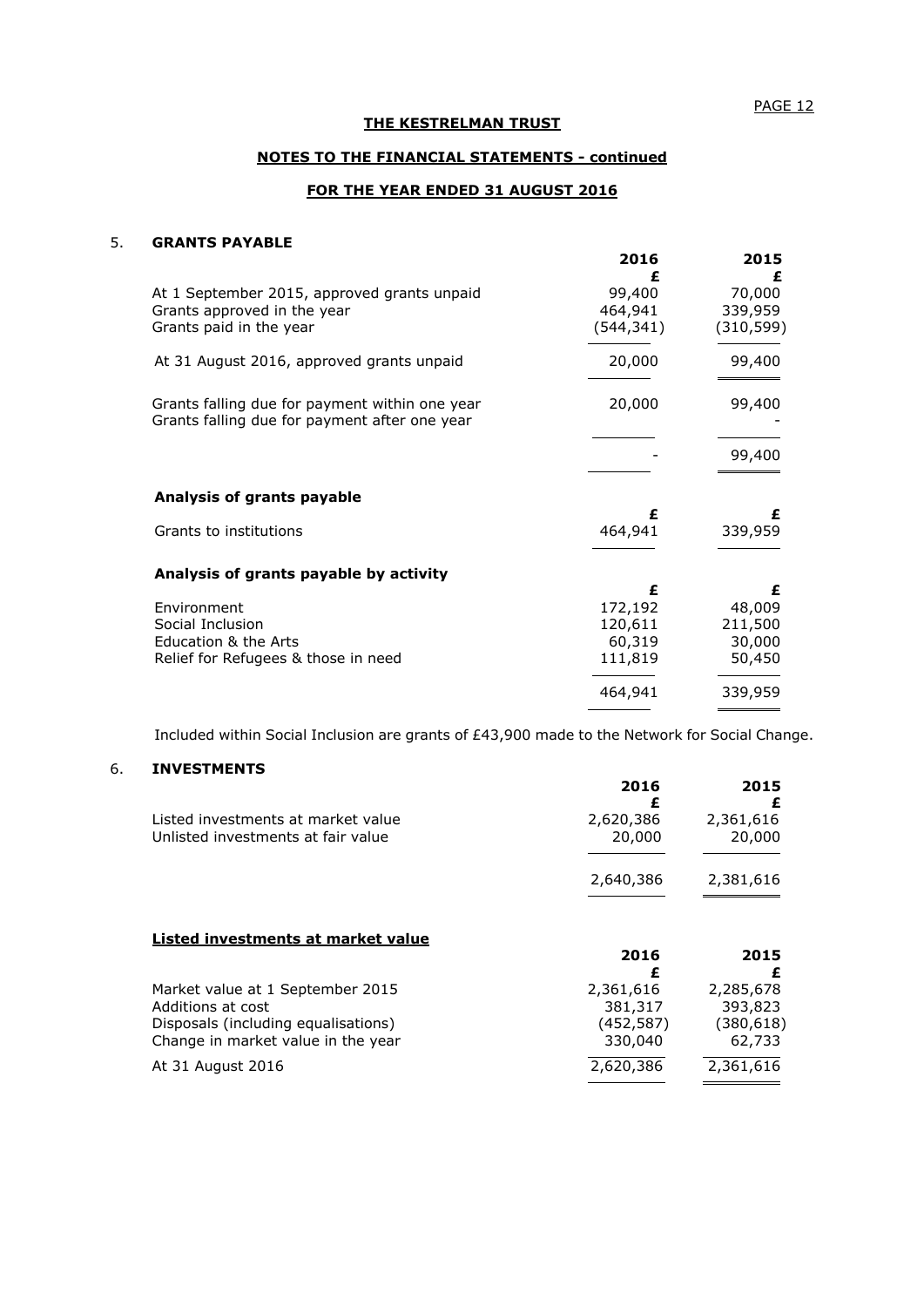**£**

2,640,386

### **THE KESTRELMAN TRUST**

### **NOTES TO THE FINANCIAL STATEMENTS - continued**

## **FOR THE YEAR ENDED 31 AUGUST 2016**

## 6. **INVESTMENTS (contd)**

## **Gain on listed investment assets**

| 2016              | 2015<br>£        |
|-------------------|------------------|
| 273,173<br>56,867 | 26,344<br>36,389 |
| 330,040           | 62,733           |
|                   |                  |

All investments are held to provide an investment return.

The following listed investments exceed 5% of the total investment value:

| Aberdeen UT Mgrs Responsible UK Equity I Dis          | 133,950 |
|-------------------------------------------------------|---------|
| LionTrust Ass Sust Future Corp BD 2 DIS               | 177,278 |
| Impax Enviro Mkts Ord Gbp 0.1                         | 191,482 |
| IShares EUR Prop YD UCITS ETF EUR                     | 182,895 |
| IShares Ii PLC Dm Property Yld Ucits Gbp              | 171,510 |
| Legal & General UT L&G Ethical Trust (I )DIS          | 197,161 |
| Legal & General UT L&G Japan Index Trust (I) DIS      | 191,656 |
| Rathbone UT Mgt Ethical Bond Instl Inc                | 189,706 |
| Standard Life Invs Ethical Corp BD Platform 1         | 198,542 |
| Standard Life Invs UK Ethical Platform 1 RETL         | 217,367 |
| Analysis of listed investments by category of holding |         |
|                                                       | £       |
|                                                       |         |
| Open Ended Investment Companies                       | 827,039 |
| <b>Unit Trusts</b>                                    | 883,902 |

|                                 | 2,620,386    |
|---------------------------------|--------------|
| Exchange Traded Funds           | 909,445      |
| Unit Trusts                     | 883,902      |
| Open Ended Investment Companies | <u>,,,,,</u> |

| Unlisted investments at fair value      |        |           |
|-----------------------------------------|--------|-----------|
|                                         | 2016   | 2015<br>£ |
| Fair value at 1 September 2015 and      |        |           |
| At 31 August 2016                       | 20,000 | 20,000    |
|                                         |        |           |
| Analysis of all investments by location |        |           |
|                                         |        |           |

Investments held in the UK

## 7. **CASH HELD**

|                                       | 2016    | 2015<br>£ |
|---------------------------------------|---------|-----------|
| Nat West plc                          | 133,581 | 63,612    |
| Cater Allen Private Bank              |         | 250,543   |
| Scottish Widows Bank plc              | 9,406   | 249,208   |
| Raymond James Investment Services Ltd | 14,879  | 31,909    |
| Julian Hodge Bank Ltd                 |         | 250,544   |
| Triodos Bank                          | 250,117 |           |
|                                       | 407,983 | 845,816   |